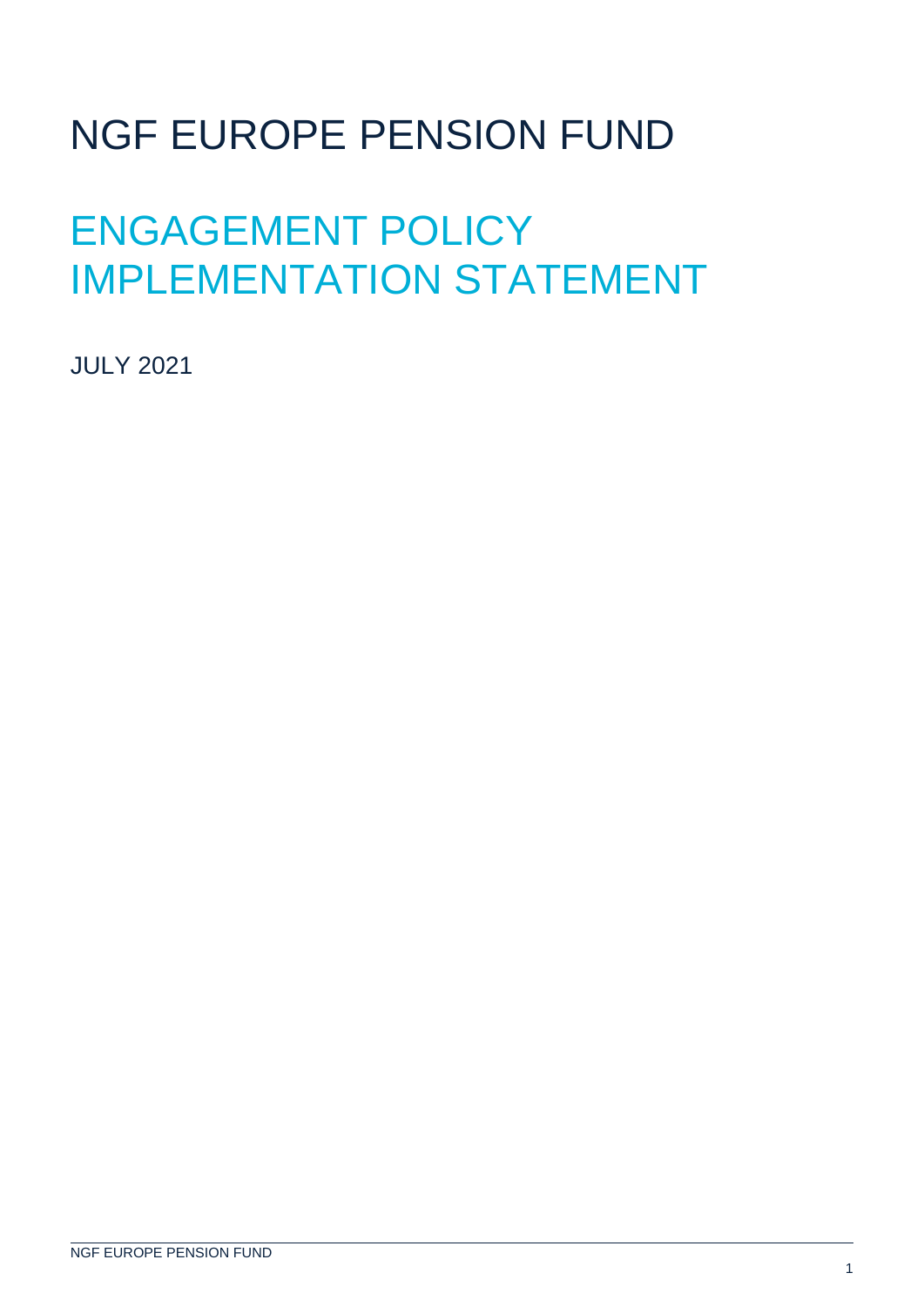# INTRODUCTION

This statement sets out how, and the extent to which, the Stewardship Policy and related policies on Environmental, Social and Governance (ESG) factors set out in the Statement of Investment Principles (SIP) have been followed during the year to 31 December 2020. This statement has been produced in accordance with The Pension Protection Fund (Pensionable Service) and Occupational Pension Schemes (Investment and Disclosure) (Amendment and Modification) Regulations 2019 and the guidance published by the Pensions Regulator.

## INVESTMENT OBJECTIVES OF THE SCHEME

The Trustee believes it is important to consider the policies in place in the context of the investment objectives it has set. As set out in the SIP, the Trustee's primary investment objective is to achieve an overall rate of return that is sufficient to ensure that assets are available to meet all liabilities as and when they fall due. In doing so, the Trustee also aims to maximise returns at an acceptable level of risk, taking into consideration the circumstances of the NGF Europe Pension Fund (the "Scheme").

The objectives set out above provide a framework for the Trustee when making investment decisions.

#### POLICY ON ESG, STEWARDSHIP AND CLIMATE CHANGE

The Trustee has no formal policy on either Environmental, Social and Governance (ESG) or delegation of voting rights. Instead, they have delegated the responsibility for these matters to their investment managers.

The Scheme's SIP dated 15 September 2020 includes details of the Trustee's position on ESG factors.

The Trustee discussed ESG and the latest regulatory requirements governing the inclusion of ESG policies at the Trustee meeting of 11 June 2020. The Trustee keeps its policies and SIP under regular review.

## SCHEME INVESTMENT STRUCTURE

In endeavouring to invest in the best financial interests of the beneficiaries, the Trustee has elected to invest in pooled funds and cannot therefore directly influence the environmental, social, and governance policies and practices of the companies in which the pooled funds invest. The Trustee excludes non-financial matters in the selection, retention and realisation of investments.

As the Trustee uses pooled funds, its asset managers are not incentivised to align the investment strategy and decisions with the Trustee's policies, nor are they incentivised to make decisions based on assessments about medium to long-term performance of an issuer of debt or equity, nor to engage with those issuers in order to improve their performance.

However, the asset managers may make such decisions and/or engage of their own accord. As the Trustee uses pooled funds, there is no targeted portfolio turnover or turnover range. As the Trustee uses pooled funds, they do not need to have an engagement policy in relation to monitoring the capital structure of companies they invest in, or any associated potential conflicts of interest.

## TRUSTEE ENGAGEMENT

As noted above, the Trustee does not have the opportunity to influence the investment managers' actions in relation to ESG factors directly. Instead, the Trustee will both select and monitor investment managers with regard to managers' ESG policies.